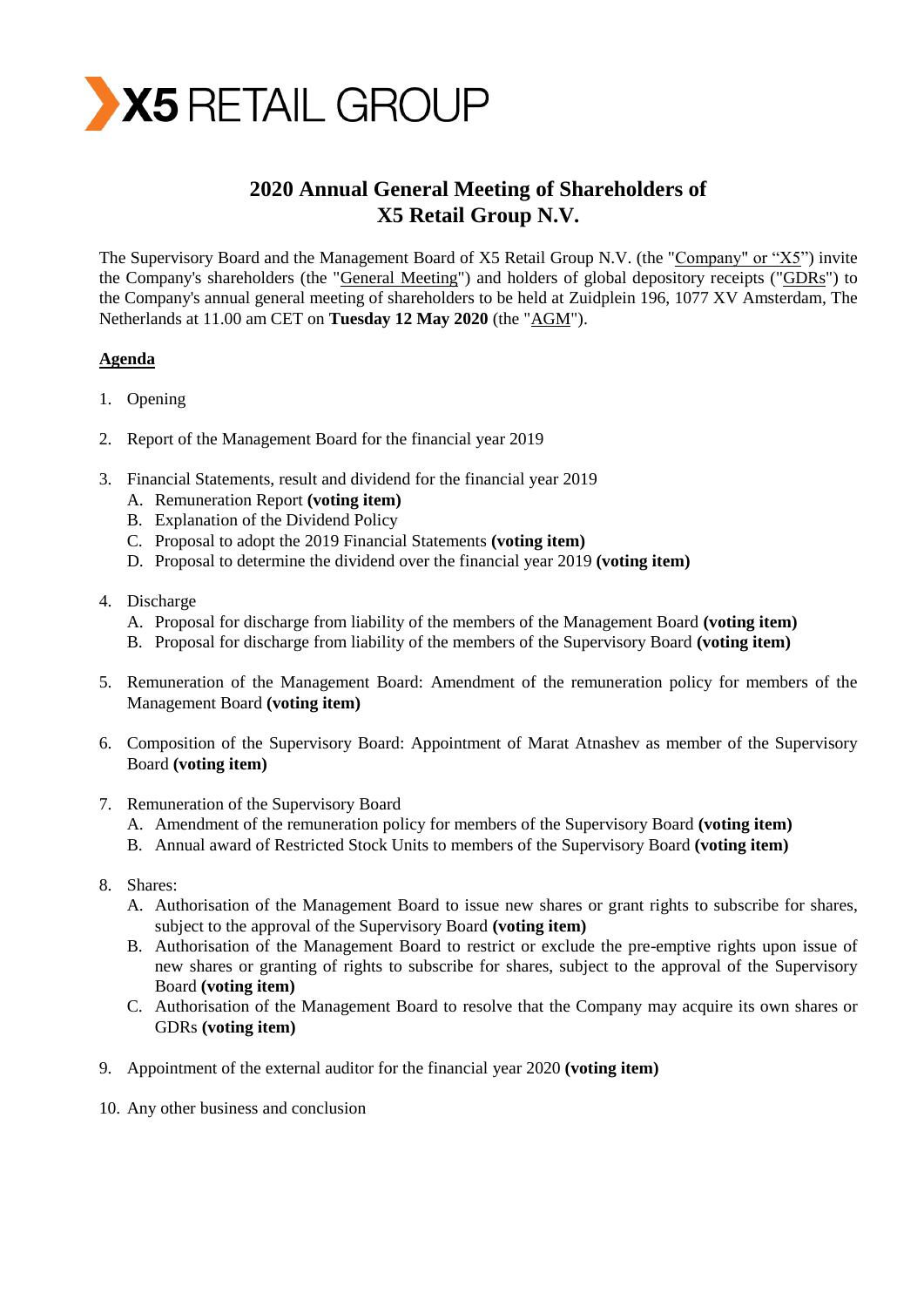

#### Record date

Persons with the right to vote and/or the right to attend the AGM are considered to be those persons who on **14 April 2020** after processing of all debit and credit entries up to and including that day (the "**Record Date**") are registered in one of the registers mentioned hereafter.

The Company's annual report for the financial year 2019 (the "**2019 Annual Report**"), which includes the Company's balance sheet and profit and loss account with the explanatory notes (the "**2019 Financial Statements**"), as well as a copy of the 2019 Remuneration Report and the Remuneration Policies of the Management Board and Supervisory Board, are available on the Company's website [www.x5.ru](http://www.x5.ru/) and will also be deposited for inspection by the shareholders and other persons entitled to attend the AGM at the Company's offices in Amsterdam, The Netherlands and are available free of charge. Copies will also be available for inspection at the AGM.

The shareholders' register of the Company in Amsterdam, The Netherlands, has been designated as register to certify the shareholders entitled to vote on the shares. The shareholders identified as entitled to vote on the basis of the shareholders register of the Company on the Record Date may exercise their rights to vote and attend the AGM. These shareholders may also exercise their rights to vote and/or attend the AGM by a written proxy, in the English language, duly executed and legalised in accordance with the laws of the country where the proxy is issued. Proxy holders must present their written proxy at the AGM.

The register of GDR holders maintained by The Bank of New York Mellon (the "**Depositary**") indicates the persons entitled to GDRs on the Record Date and entitled to give voting instructions to the Depositary pursuant to Article 12 of the GDR Terms and Conditions. GDR holders may instruct the Depositary with regard to the exercise of voting rights with respect to Deposited Shares (as defined in the GDR Terms and Conditions) by completing, signing and returning to the Depositary the relevant voting documentation forwarded by the Depositary to the GDR holders. The deadline for providing instructions to the Depositary will be specified by the Depositary in the information provided to GDR holders. The Depositary will procure the exercise of voting instructions received from GDR holders by the relevant deadline in accordance with the GDR Terms and Conditions and the normal processes of the Depositary.

GDR holders who wish to vote in person at the AGM will, on request, be granted an exclusive proxy to do so by the Depositary. GDRs holder to whom such exclusive proxy have been granted must notify the Management Board of the Company of their intention to attend and vote at the AGM and must provide the Management Board with a copy of such proxy at least five (5) days prior to the AGM. GDR holders who intend to vote in this manner must provide sufficient proof of identification on admission to the AGM. In addition, if the exclusive proxy has been granted by the Depositary to a GDR holder which is a legal entity, the person who represents such legal entity at the AGM must provide sufficient proof that he is duly authorised to do so by means of a statement from a local lawyer or notary admitted to practice in the jurisdiction of the GDR holder, duly executed and legalised in accordance with the laws of such jurisdiction.

Amsterdam, 19 March 2020

Stephan DuCharme Igor Shekhterman Chairman of the Supervisory Board Chief Executive Officer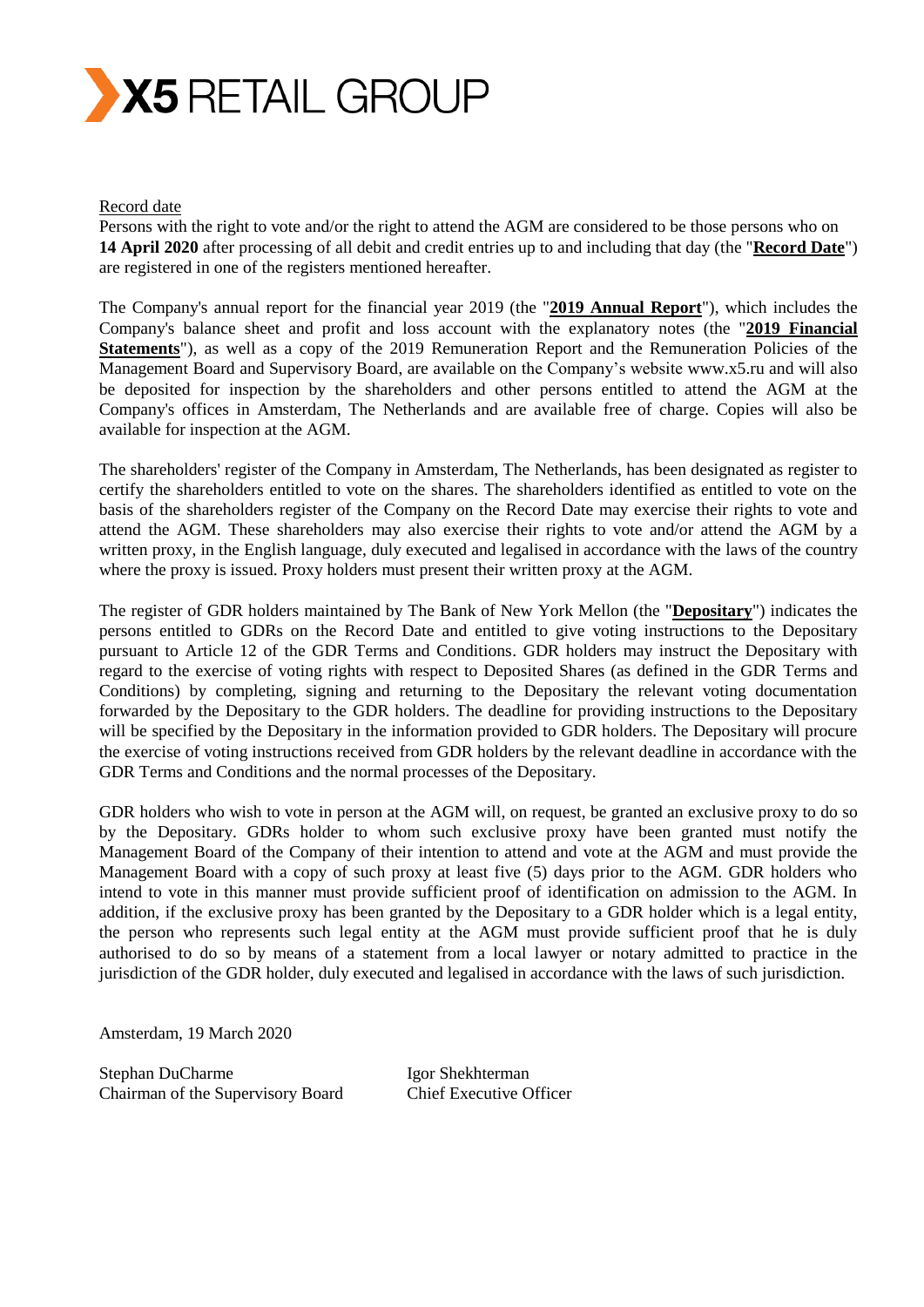

## **Explanatory Notes to the Agenda**

## **2. Report of the Management Board for the financial year 2019**

This agenda item includes an account of the financial year 2019, including the report of the Supervisory Board.

## **3. Financial Statements, result and dividend for the financial year 2019**

#### **A. Remuneration Report** (voting item)

The Remuneration Report describes the implementation of the Remuneration Policy for the Management Board and the Supervisory Board in 2019, which is set out on pages 243- 253 of our 2019 Annual Report, and made available on the Company's website as a stand-alone document. The Remuneration Report is subject to an advisory vote in line with article 2:135b sub 2 of the Dutch Civil Code. It is proposed to the General Meeting to cast a favourable advisory vote.

## **B. Explanation of the Dividend Policy**

In accordance with the Dutch Corporate Governance Code the policy on additions to reserves and on dividends is dealt with and explained as a separate agenda item.

The Company approved its dividend policy in 2017. The dividend policy is to target a payout ratio of at least 25% of the full year consolidated net profit in accordance with IFRS, provided the Company's financial position allows for it. When considering a proposal to pay dividends, the Supervisory Board shall be guided by a target consolidated net debt / EBITDA ratio of below 2.0x as per the end of the year for which the dividend is being proposed. For the year 2019, this policy has resulted in the proposal under agenda item 3D.

## **C. Proposal to adopt the 2019 Financial Statements** (voting item)

It is proposed to the General Meeting to adopt the 2019 Financial Statements. The 2019 Financial Statements are included in the 2019 Annual Report which is deposited for inspection by the shareholders and other persons entitled to attend the AGM at the Company's offices in Amsterdam, The Netherlands. Copies of the 2019 Annual Report are available on-line on the Company's website, and will also be available for inspection at the AGM.

## **D. Proposal to determine the dividend over the financial year 2019** (voting item)

The Supervisory Board, in consultation with the Management Board, proposes which part of the profits will be added to the reserves. Within the scope of the dividend policy of the Company as discussed under agenda item 3B, the following proposal is made for the determination and distribution of dividend on global depositary receipts (GDRs).

It is proposed to the General Meeting to determine the dividend for the financial year 2019 at RUB 110.47 per GDR<sup>1</sup>, representing 115,8% of consolidated net profit under IAS 17, or 153,8% under IFRS 16. The total dividend will amount to RUB 30,000 million, which includes an amount of RUB 10,493 million that will be paid from retained earnings under IFRS 16. The ex-dividend date is 28 May 2020; the record date is set at 29 May 2020. The dividend, if approved by the General Meeting, shall be paid to holders of GDRs by the Depositary in USD within 45 days from the date of the AGM in accordance with the dividend policy. The Depositary shall announce the final payment date for holders of GDRs upon the RUB/USD conversion date.

 $\overline{a}$ 

<sup>&</sup>lt;sup>1</sup> Gross amount subject to taxes and fees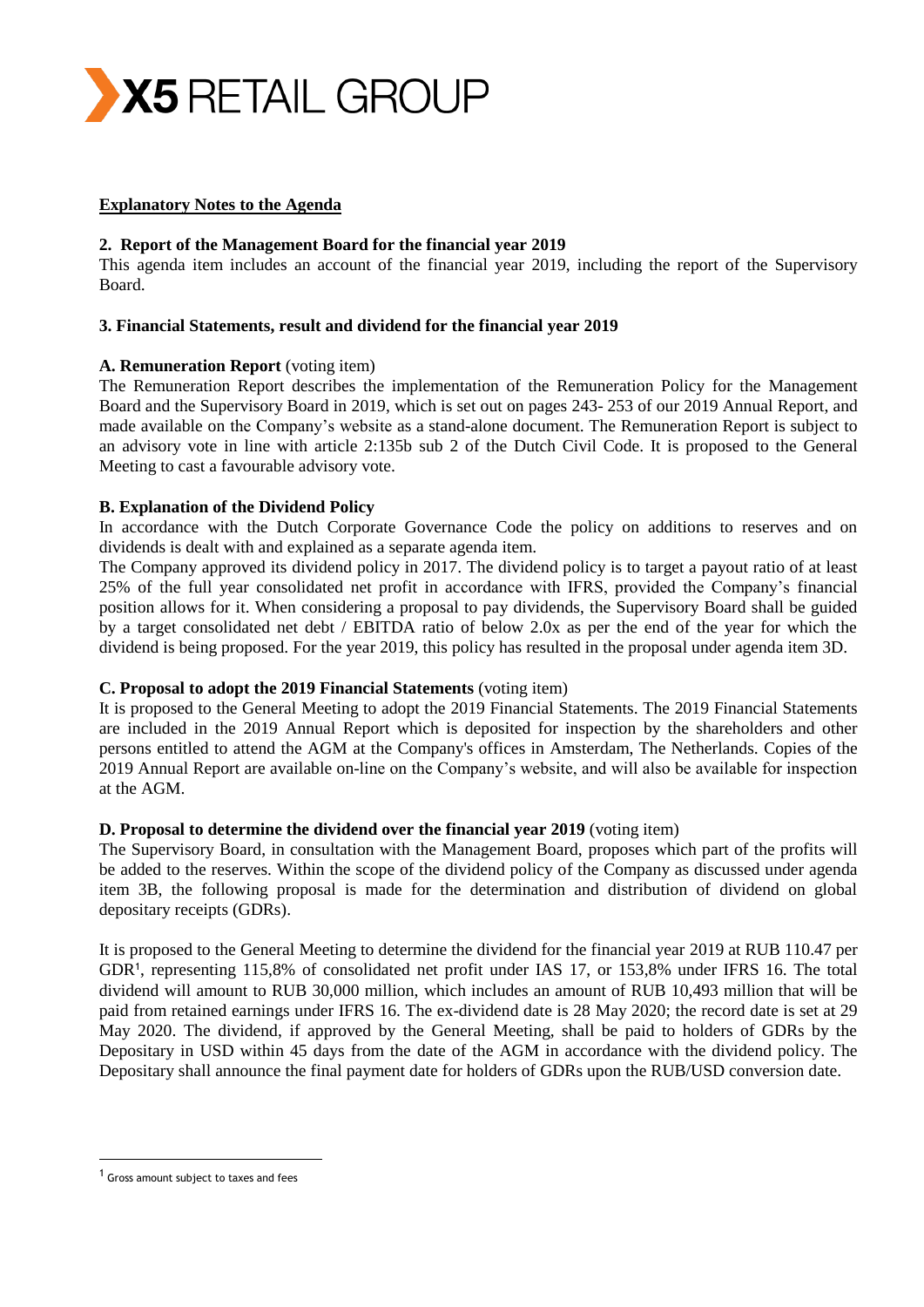

#### **4. Discharge**

#### **A. Proposal for discharge from liability of the members of the Management Board** (voting item)

It is proposed to the General Meeting to discharge the members of the Management Board in office in 2019 from all liability in relation to the exercise of their duties in the financial year 2019, to the extent that such exercise is apparent from the 2019 Financial Statements or other public disclosures prior to the adoption of the 2019 Financial Statements.

## **B. Proposal for discharge from liability of the members of the Supervisory Board** (voting item)

It is proposed to the General Meeting to discharge the members of the Supervisory Board in office in 2019 from all liability in relation to the exercise of their duties in the financial year 2019, to the extent that such exercise is apparent from the 2019 Financial Statements or other public disclosures prior to the adoption of the 2019 Financial Statements.

## **5. Remuneration of the Management Board: Amendment of the remuneration policy for members of the Management Board** (voting item)

The most recent adjustments of the Remuneration Policy for members of the Management Board was adopted by the General Meeting in 2018. The Supervisory Board, upon recommendation of the Nomination and Remuneration Committee, proposes to make certain adjustments to the current Remuneration Policy for members of the Management Board, to align it with article 2:135a sub 2 of the Dutch Civil Code. If adopted, these adjustments will be effective as per 1 January 2020. The Remuneration Policy can be found on the Company's website.

In the proposed Remuneration Policy no substantive changes were made to the current remuneration structure and elements. The adjustments reflect, inter alia, how the remuneration contributes to the Company's strategy of sustainable long-term value creation. Furthermore, the Remuneration Policy for members of the Management Board explains how the identity, mission and values of X5 have been taken into account. A description of certain key terms of the agreements with members of the Management Board, as well as a description of the decision-making process for adoption, revision or implementation of the Remuneration Policy and of the possibility for deviating from the policy, have been included.

# **6. Composition of the Supervisory Board: Appointment of Marat Atnashev as member of the Supervisory Board** (voting item)

The Supervisory Board proposes to appoint Marat Atnashev as member of the Supervisory Board for a term ending on the day of the annual general meeting of shareholders to be held in 2023, which is the third year after the year of the appointment.

Marat Atnashev is currently the Director of Group Portfolio Management at CTF Consultancy Ltd. ("CTF"). Before that, from 2016 to 2019, Mr. Atnashev was Dean of the Moscow School of Management SKOLKOVO. From 2011 to 2015, he worked at EVRAZ plc. as Vice President, Major Projects, Head of the Iron Ore Division. From 2010 to 2011, Mr. Atnashev held a position of a Director of the Directorate of Major Projects at JSC Garzpromneft. From 2000 to 2010, he worked at TNK (from 2003 - TNK-BP) at various positions in supply chain management, finance and major project management.

Mr. Atnashev graduated with honors from the Energy Department of the State University of Management (SUM), Moscow, in 1999; in 2003, he became a PhD (Candidate) in Economics. Furthermore, he also holds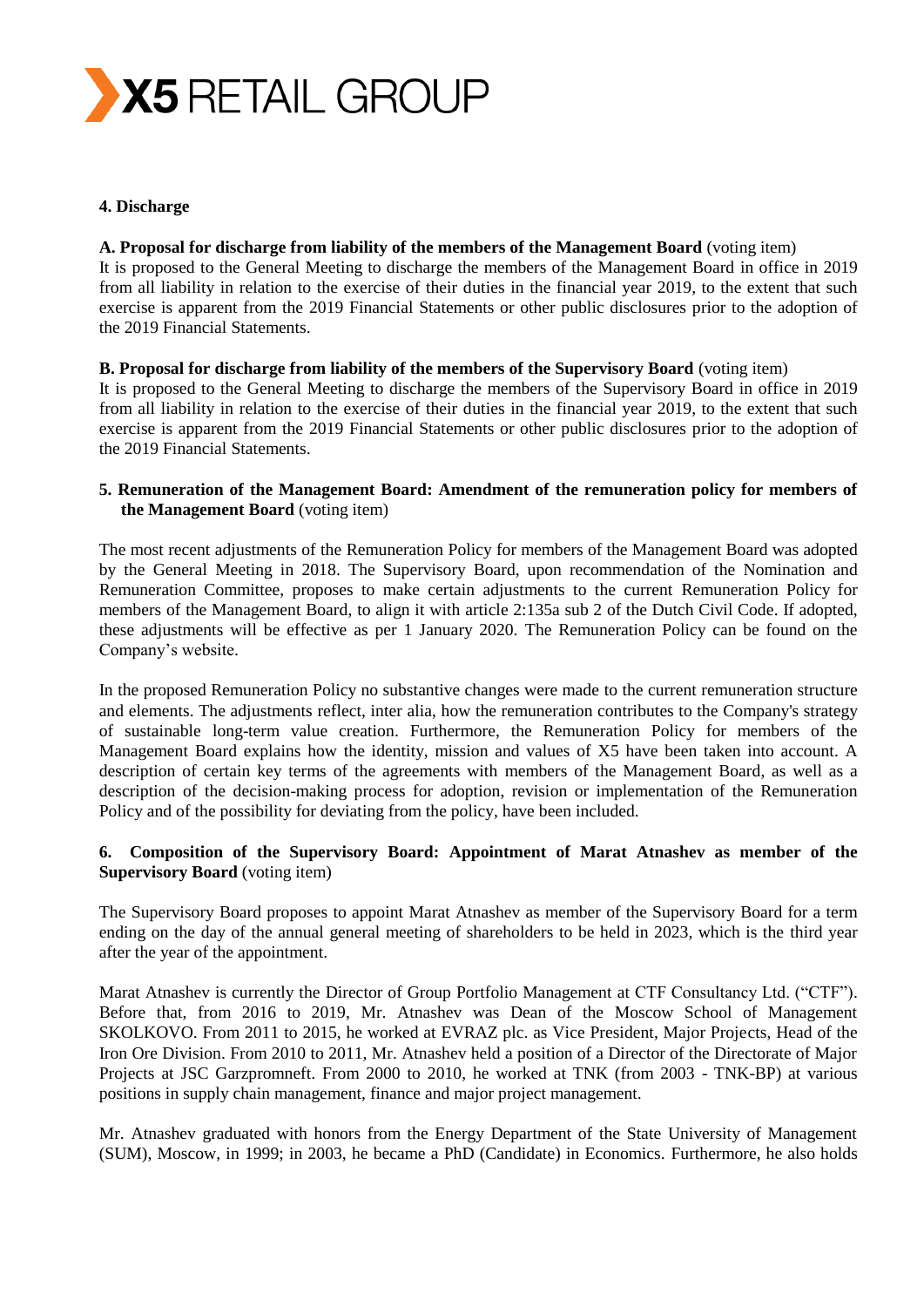

an MBA from INSEAD, France (2002). In 2008, he graduated from the BP Major Projects and Engineering academy, MIT (USA) and in 2016 received an MPA from Harvard Kennedy School (USA).

He is a member of the Board of Directors of Management Company "Rosvodokanal", a member of the Supervisory Board of A1 Investment Holding S.A., a member of the Board of Directors of ABH Holdings S.A., a member of the Board of Directors of Alfa Bank (Russia) and a member of "AlfaStrakhovanie" PLC.

Mr. Atnashev will be succeeding Mr. Elinson who will not be available for re-appointment by the AGM. Subject to his appointment, Mr. Atnashev will replace Mr. Elinson as member of the Audit and Risk Committee and Nomination and Remuneration Committee.

Marat Atnashev has no shareholding in the Company.

Starting 2020 the Supervisory Board unanimously resolved to reduce the term of (re-)appointment for Supervisory Board members to a maximum of three years, to promote agility and diversity, and to create more flexibility in view of rapidly changing skill requirements at Supervisory Board level.

#### **7. Remuneration of the Supervisory Board**

#### **A. Amendment of the remuneration policy for members of the Supervisory Board** (voting item)

The Supervisory Board proposes to adjust the Remuneration Policy to align it with article 2:135a sub 2 of the Dutch Civil Code, which can be found on the Company's website. In the adjusted Remuneration Policy no substantive changes were made to the current principles underlying the Supervisory Board remuneration as last amended in 2019. The adjustments reflect, inter alia, how the remuneration contributes to the Company's strategy of sustainable long-term value creation.

## **B. Annual award of Restricted Stock Units to members of the Supervisory Board (tranche 11)** (voting item)

For 2020, it is proposed to the General Meeting that the Supervisory Directors Stephan DuCharme, Petr Demchenkov, Geoff King, Mikhail Kuchment, Karl-Heinz Holland, Nadia Shouraboura and Alexander Torbakhov shall be awarded a number of RSUs with award date 19 May 2020, equal to 100% of the gross annual remuneration of the relevant Supervisory Director in 2020, divided by the average market value of one GDR as of 19 May 2020.

Under the rules of the RSU plan, the average market value is defined as the volume weighted average price of a GDR over the thirty calendar days immediately preceding 19 May 2019. The volume weighted average price is calculated using the closing price of a GDR taken from the Official List of the London Stock Exchange.

The awarded RSUs will vest on 19 May 2023, followed by a lock-in period ending on 19 May 2025. Each award is subject to forfeiture rules depending on the relevant Supervisory Director's term of office during the period until the date of vesting.

## **8. Shares**

## **A. Authorisation of the Management Board to issue new shares or grant rights to subscribe for shares, subject to the approval of the Supervisory Board** (voting item)

It is proposed to the General Meeting to authorize the Management Board for a period of 18 months from the date of this AGM, i.e. until and including 12 November 2021, to issue shares or grant rights to subscribe for shares, subject to the approval of the Supervisory Board. The authority to issue shares or to grant rights to acquire shares is intended for the issue of shares or the granting of rights to subscribe for shares in respect of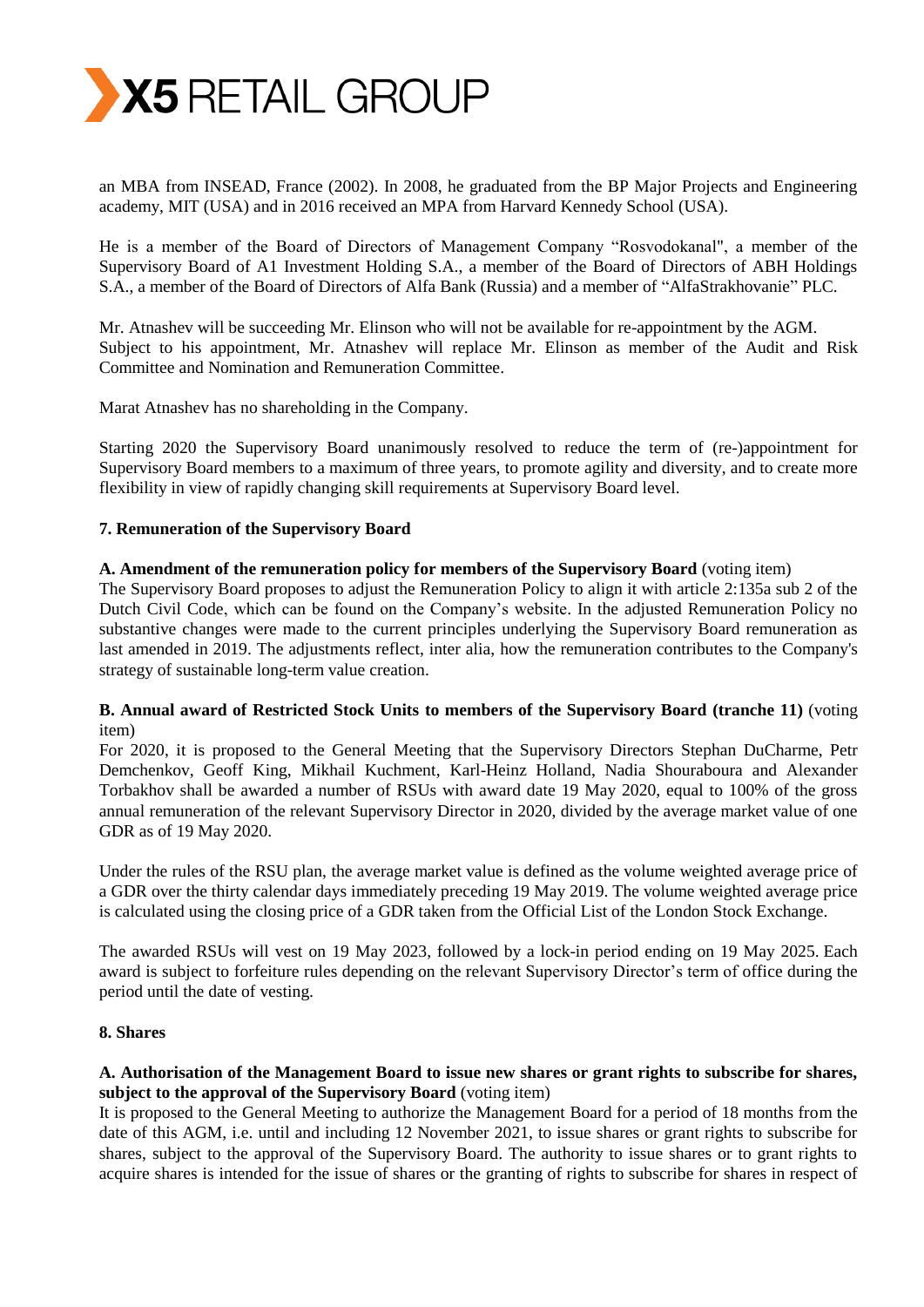

the Company's share-based compensation plans and to provide the possibility to react in a timely and flexible manner in respect of the financing of the Company. Resolutions to issue shares or grant rights to subscribe for shares are subject to Supervisory Board approval. This proposal is made in accordance with article 6 paragraph 1 of the Articles of Association and article 2:96 of the Dutch Civil Code. In accordance with current corporate governance practices the proposal is limited to a period of 18 months from the date of this AGM, i.e. until and including 12 November 2021, and to a maximum of 10% of the issued share capital. This authorisation also applies to the issue of new GDRs, or rights to subscribe for new GDRs. One GDR represents 0.25 share of the Company. When this authorization shall be approved, the current authorization shall no longer be utilized.

# **B. Authorisation of the Management Board to restrict or exclude the pre-emptive rights upon issue of new shares or granting of rights to subscribe for shares, subject to the approval of the Supervisory Board** (voting item)

It is proposed to the General Meeting to authorize the Management Board for a period of 18 months from the date of this AGM, i.e. until and including 12 November 2021, to restrict or exclude, subject to the approval of the Supervisory Board, pre-emptive rights in relation to the issue of shares or the granting of rights to subscribe for shares. This proposal is made in accordance with article 7 paragraph 3 of the Articles of Association and article 2:96a of the Dutch Civil Code. In accordance with the proposal under agenda item 9, this proposal is limited to a period of 18 months from the date of this AGM and until and including 12 November 2021. Pursuant to the Articles of Association, if less than 50% of the issued and outstanding capital is represented, this proposal can only be adopted by a majority of at least two-thirds of the votes cast. If 50% or more of the issued and outstanding capital is represented, a simple majority is sufficient to adopt this proposal. When this authorization shall be approved, the current authorization shall no longer be utilized.

## **C. Authorisation of the Management Board to resolve that the Company may acquire its own shares or GDRs** (voting item)

The General Meeting is requested, in accordance with article 9 paragraph 3 of the Articles of Association, to authorise the Management Board for a period of 18 months as of the date of the AGM, i.e. until and including 12 November 2021, to cause the Company to purchase, for general corporate purposes and/or to cover obligations under the Company's restricted stock unit plan, shares or GDRs in the Company's own capital, representing up to 10% of the issued share capital of the Company as at the date of the AGM (for the avoidance of doubt, the 'issued share capital of the Company' includes issued shares and/or GDRs yet owned by the Company (directly or indirectly) in its own capital). GDRs may be acquired at the stock exchange or otherwise, at a price between par value and 110% of the opening price at the London Stock Exchange at the date of the acquisition.

The Supervisory Board has resolved, in accordance with article 17 paragraph 3 of the Articles of Association and subject to the above authorisation by the General Meeting to the Management Board, that in case the amount of Company's own issued share capital or GDRs being purchased reaches a level of more than 5% of the Company's own issued share capital as at the date of the AGM (for the avoidance of doubt, the 'issued share capital of the Company' includes issued shares and/or GDRs yet owned by the Company (directly or indirectly) in its own capital), the Management Board shall obtain Supervisory Board approval before proceeding with such purchase.

The Company may only acquire its own fully paid up shares or GDRs, provided that the part of the Company's net assets which exceeds the aggregate of the issued share capital and the reserves which must be maintained by virtue of the law, is at least equal to the purchase price for the Company's own shares.